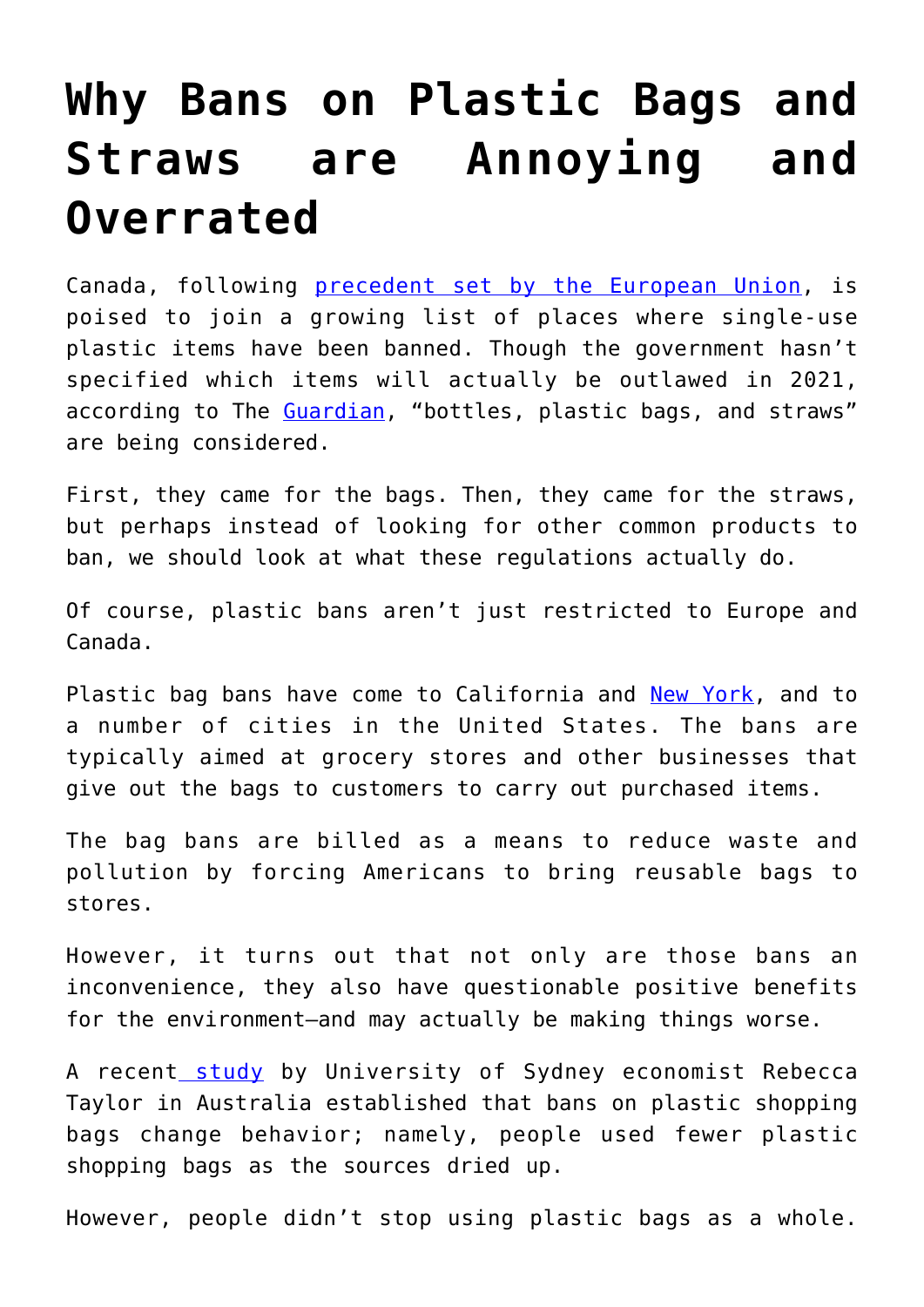Instead of reusing plastic bags as trash can liners, for example, customers purchased garbage bags to make up for the lost supply.

In areas with the shopping bag bans, there was a huge [upsurge](https://apps.npr.org/dailygraphics/graphics/pm-plastic-bags-20190405/) in the purchase of 4-gallon bags. These bags are typically thicker than the thin plastic shopping bags and use more plastic.

"What I found was that sales of garbage bags actually skyrocketed after plastic grocery bags were banned," Taylor said in an interview with National Public Radio. " … so, about 30% of the plastic that was eliminated by the ban comes back in the form of thicker garbage bags."

In addition, a plastic bag ban causes a jump in the use of paper bags—creating, according to the study, about 80 million pounds of additional paper bag trash a year.

That may seem like a reasonable trade-off. After all, paper bags are biodegradable, right?

Yes, but the process of manufacturing those bags is still quite intensive, and there's evidence that paper bags are actually worse for the environment, [according to some studies](https://www.npr.org/sections/money/2019/04/09/711181385/are-plastic-bag-bans-garbage).

Not surprisingly, some big-government nannies want t[o ban, or](https://www.dailywire.com/news/46945/new-jersey-state-senator-wants-ban-plastic-and-ashe-schow) [at least curtail, the use of paper bags](https://www.dailywire.com/news/46945/new-jersey-state-senator-wants-ban-plastic-and-ashe-schow) also, for good measure.

As for the environmentally-friendly reusable bags, studies have [found](https://www.theatlantic.com/technology/archive/2016/09/to-tote-or-note-to-tote/498557/) that they create few "green" benefits. Worse, they are often highly *unsanitary*.

Plastic bags are, of course, not the only plastic items that cities are trying to do away with. An even less useful crusade, this one against plastic straws, has been gaining steam as well.

The straw ban, which started in Seattle and has moved on to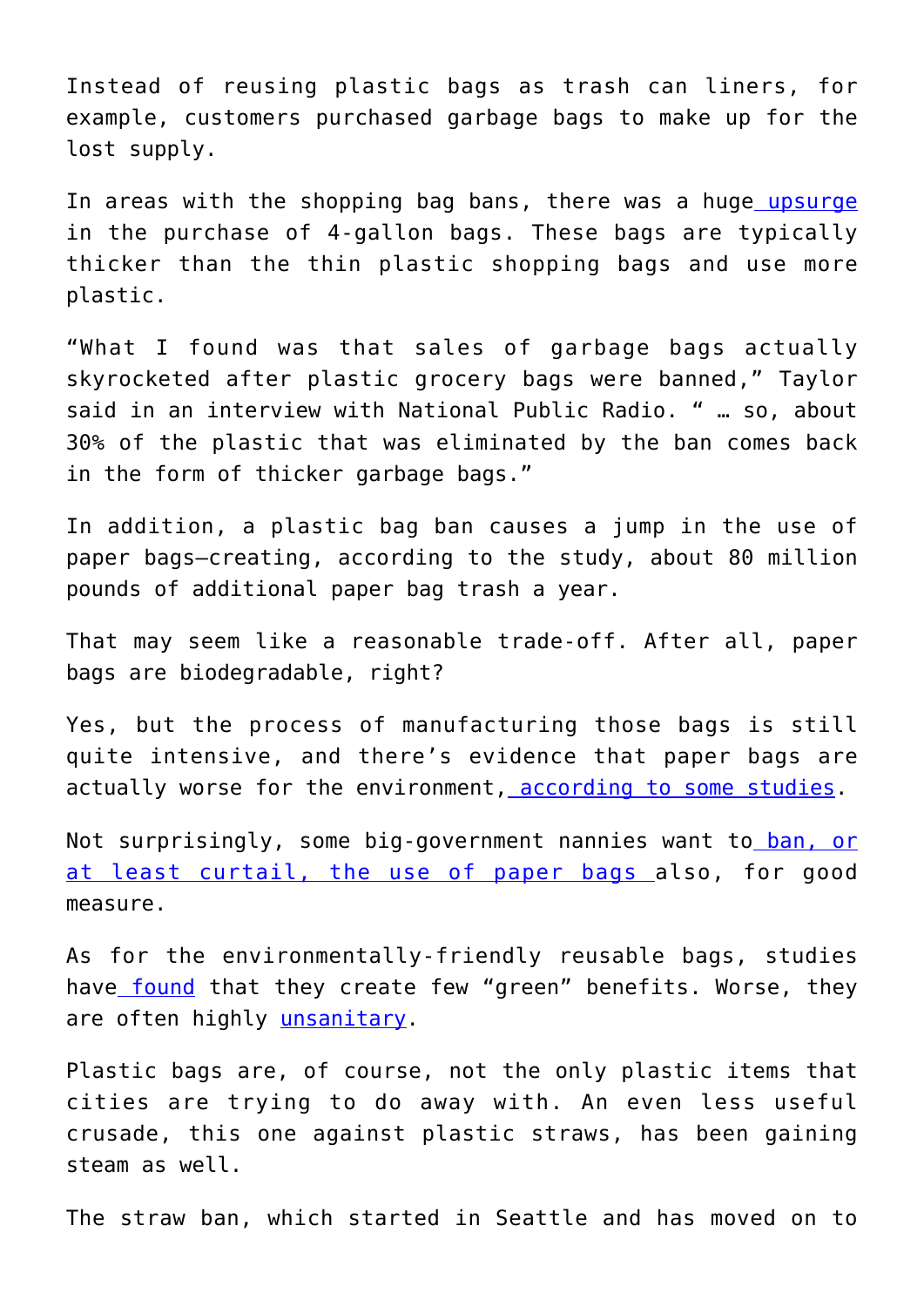other cities, has largely been fueled by an informal survey by a 9-year-old activist and the mistaken notion the U.S. is causing plastic buildup in the oceans.

Again, the ban is ineffective or useless at best. It ends up being little more than an inconvenience for those who now have to suffer through soggy, melting paper straws that taste like a used paper towel halfway through a drink.

There are certainly worse laws and petty tyrannies to suffer under than bans on plastic bags. Nevertheless, it's ironic that a progressive "utopia" such as San Francisco is waging war on plastic grocery bags, with a total ban looming in the near future, even as it is [literally covered in trash,](https://www.npr.org/2018/08/01/634626538/san-francisco-squalor-city-streets-strewn-with-trash-needles-and-human-feces) [hypodermic needles, and human waste.](https://www.npr.org/2018/08/01/634626538/san-francisco-squalor-city-streets-strewn-with-trash-needles-and-human-feces)

Our zeal to fix First World problems is also coming at the expense of not stoppin[g re-emerging](https://www.nbcbayarea.com/investigations/Diseased-Streets-472430013.html) Third World problems.

That said, Americans live in a wealthy society, in which we have the luxury of making economic sacrifices to improve our environment. Local polities are free to eliminate plastic bags and straws—or other such things—as they see fit.

However, it's telling that so many of these movements are based on little more than environmentalist virtue-signaling, and create additional hassles, rather than effective measures to make our communities better or cleaner.

—

*This [article](https://www.dailysignal.com/2019/06/10/why-bans-on-plastic-bags-and-straws-are-annoying-and-overrated/) was republished with permission from the Daily Signal.*

*Dear Readers,*

*Big Tech is suppressing our reach, refusing to let us advertise and squelching our ability to serve up a steady diet of truth and ideas. Help us fight back by [becoming a](https://www.chroniclesmagazine.org/subscribe/)*